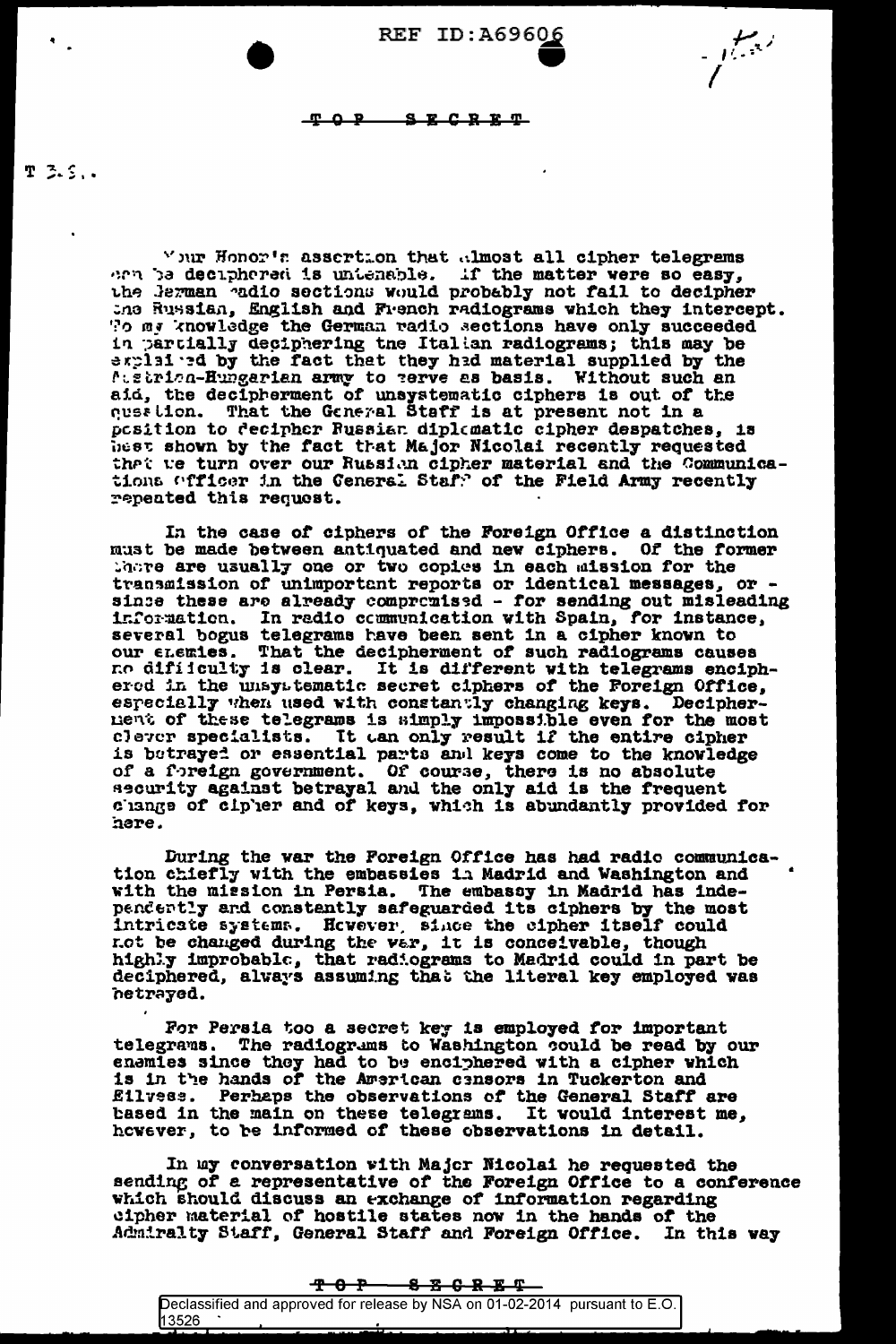the decipherment of foreign enciphered correspondence should re furthered so far as possible and at the same time our own citier system be benefitted. The representative of this 'ifice did not give any assurance regarding the turning over of used German ciphers of the Foreign Office for the purpose Eentioned by Your Honor and, therefore, could not take back<br>that assurence. Instead, the Communications Officer, Capt.<br>Grabau, was informed that it would be well to turn over to the Poreign Office the intercepted radiograms between St. Petersburg and Russian diplomatic missions abroad, since the Cipher Jurgan - on the basis of the older Russian cipher material at Its disposal and its long experience deciphering Russian cipher telegrams - might be in a position to decipher them, whereas this was simply impossible for the General Staff. Your Honor will bring up this suggestion most emphatically with the appropriate office.

Our representative expressed himself in general terms at the above mentioned conference respecting the cipher systems used in the Forcign Office and the measures taken for their security. The Foreign Office itself has the utmost interest in safeguarding its telegraphic traffic.

I will say further that in the past year word came from Holland - word which has been repeated several times - that all German cipher telegrams were being read by especially clever enemy agents. Thereupon, 12 sample postal ciphers were given the representative supplying the information, these he was supposed to be able to get into the hands of the agents and also to learn what results they had with decipherment. To date no report on this matter has been received. This shows the value of such reports.

I leave it to Your Honer to use the foregoing in friendly fachlon in the proper quarter. I have not the slightest doubt of the loyalty of the Army Supreme Command in the question.

Representative of the Foreign Office at Grand Headquarters Nr. 158, Secret. General Headquarters, 23.III.17.

I bring to Your Honor's attention the foregoing letter<br>of the Secretary of State of the Foreign Office to me. Please treat as confidential.

(Signed) Baron V. Lersner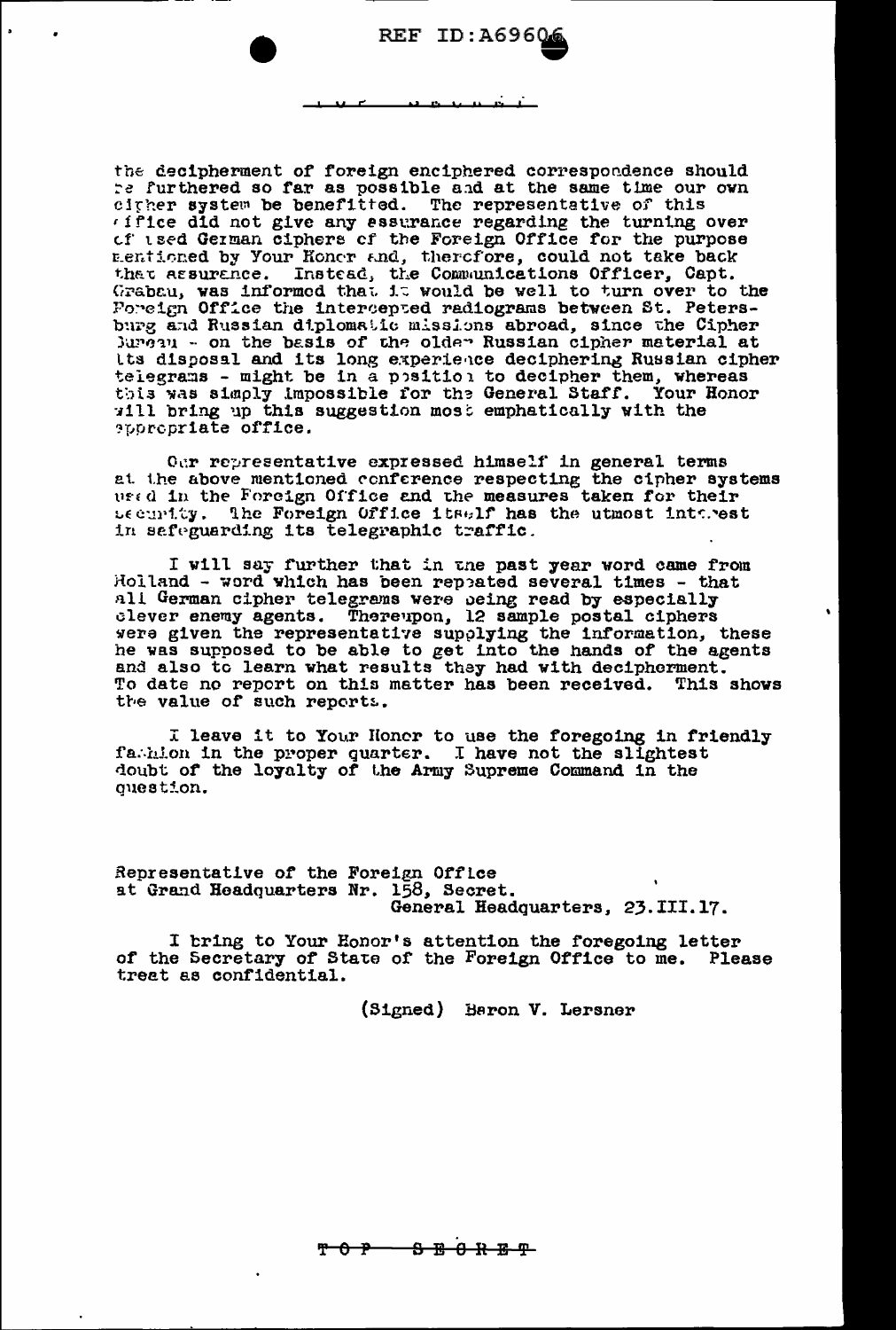**REF ID: A69606**  $12 + 1 - 1 - 10$ 

Form ... Chief of Field Telegraphy.

Shief of Field Telegraphy Class Readquarters. Received: 7 May 1917. Section IV Nr. 49414 Secret.

Sent 10 May 1917 with a draft.

Unist of General Staff of the Field Army Chief of Field Telegraphy Saction IV Nr. 49414 Secret

10 May 1917

To I C Wr. 3119 Secret of 7 V 17 Re: Security of the Codes of the Foreign Office.

lo (hief of the General Staff of the Field Army.

I agree with the view of the Chief of the Admiralty Suaff of the Navy The requested draft of a letter to the Foreign wike is enclosed.

On behalf of the Chief of Field Telegraphy

i enclosure.

(Signed) von Massow.

#### FIRAFT

Through a letter of the Admiralty Staff of the Navy I am<br>made acquainted with the fact that four systems of secret<br>contuintation supplied by the Foreign Office during the course<br>of the war have not proven adequately secure

The fact that these codes were furnished to the Navy for<br>use during the var leads to the conclusion that the codes of<br>"...." retign Office are composed on the same principles and itarefore do not afford adequate security.

In view of the extraordinary importance which the security of the codes of the Foreign Office has for the collective to Your Excellency subjecting the codes used by the Foreign Offine to an examination by experts who had no part in the production of these codes.

The art of decipherment has developed into a science during the war.

Under the Chief of Field Telegraphy there is an office which is exclusively occupied with the decipherment of foreign<br>systems and which has succeeded in breaking nearly all field<br>and naval systems now in use as well as several diplomatic<br>systems. Kven unsystematic ciphers with sources.

I propose therefore that Your Excellency utilize the rich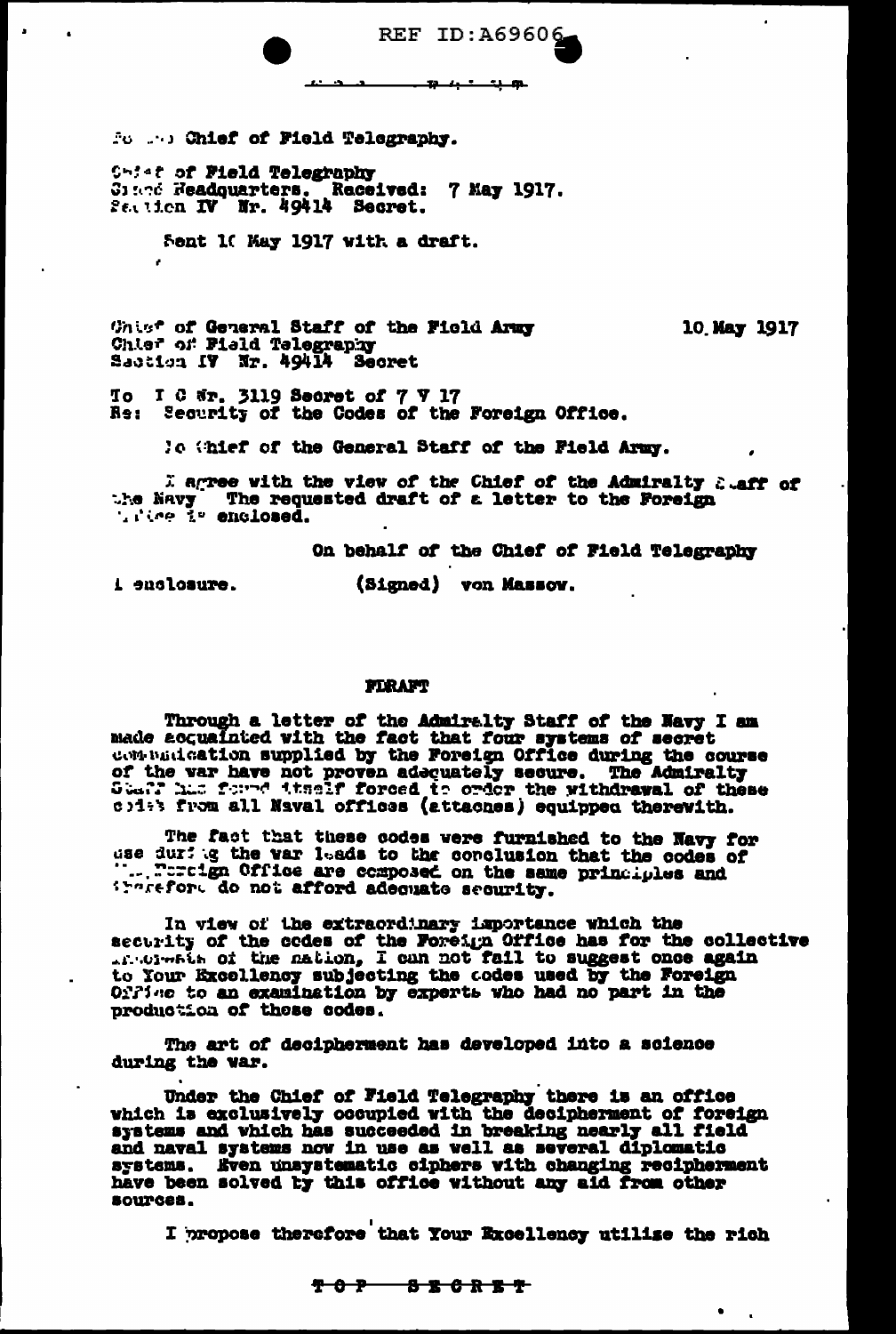**REF ID: A69606** 

I lift of the Admiralty Staff of the Navy II

Berlin, 14 April 1917.

## Very Secret.

Persuent to my letter D 2584 II of 22 March I have had the<br>codes of the Foreign Office Nr. 200, 604, 2505, and 1303 which<br>Afree Surned over to the Navy subjected to a brief examination. The result of this examination which is enclosed, has con-Theorem that these codes are not suitable to guarantee<br>adveyate security over any considerable period of time. I have (i...) wu) at present supplied the evith.

Signed Signature

To Imperial Privy Counsellor, Secretary of State of the<br>Foreign Office, Mr. Zimmermann, Excellency, Berlin.

Cular of the Admiralty Staff of the Navy נ**דן 8**ינפ ט'

Berlin, 14 April 1917.

Vary Secret.

To the Royal Field Marshall General, Chief of the General Staff of the Field Army, Mr. von Beneckendorff and von Hindenburg, Excellency, Grand Headquarters.

Enclosed I send Your Excellency for your information a copy of a letter to the Secretary of State of the Foreign Ofilee.

Even though it is impossible to judge here whether the<br>pulse short means of communication used by the Foreign Office<br>affect greater security, the results of the investigation<br>of four codes turned over to the Navy during t by the Foreign Office as sufficiently secure - make it Laperative to use caution in transmitting secret material through the mediation of the Foreign Office.

(Signed) von Holtzendorff

**Thiof of the General Staff of the Field Army** Grand Headquarters 7 May 1917. I G H. J119 Secret

Only by Officer.

Through the letter of the Chief of the Admiralty Staff 2 2908 II of 14 IV it has come to my attention that individual tecret codes of the Foreign Office are not absolutely secure.

Should this be true, I request, that a suitable draft of a letter to the Foreign Office be prepared for me.

I enclose the material at hand for your confidential use.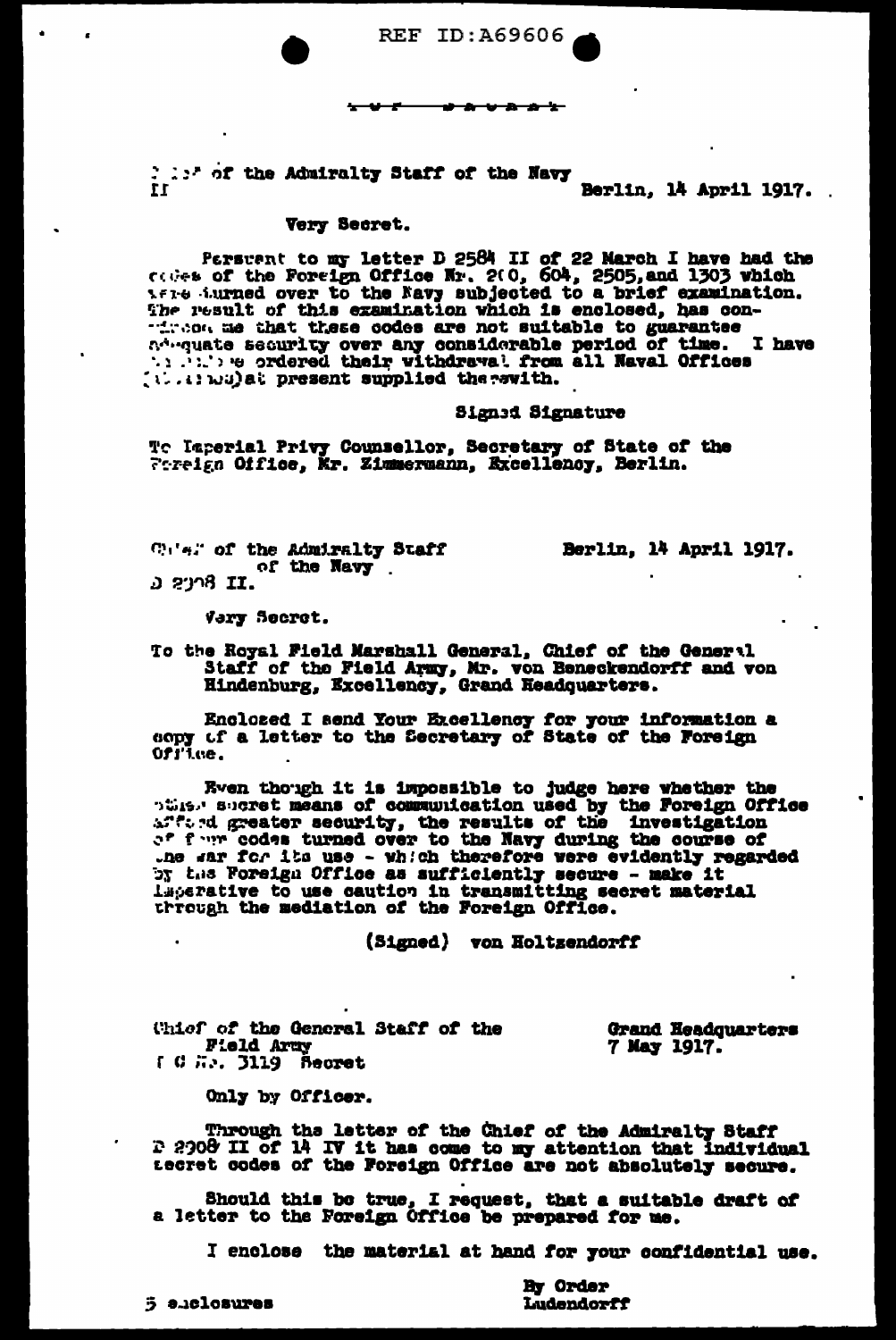

- 11

erperience of this office and have the codes in question the oked by an officer of this office. Details could be arranged a' a the Chief of Field Telegraphy

Ontef of the Admiralty Staff of the Navy

**Berlin, 28 VII 1917** 

5749 II

## Very Secret.

In connection with D 2980 II of 13 April (I beg to inform ret. that for special reasons the telegraphic communications ci ing Foreign Office with the Imperial Embassy in Madrid has hert, subjected to a study of its security. This investigation here we will be a study of the security. This investigation<br>here were the previous opinion respecting the codes con-<br>singled on the model of 2505, inasmuch as all enciphered<br>is apprimit could be deciphered in 14 days. With difficulty in solution but nevertheless would only assure sdequate security if certain defects were eliminated and if a number of codes were available for use at the same time.

(Signed) vor Foltzendorff

# To the Royal Prussian Field Marshal General, Thief of the General Staff of the Field Army Mr. von Beneckendorff and Hindenburg, Excellency,

Grand Headquarters.

R. Chief of Communications with request for opinion.

by order E. L.

Glief of the Communications Service Grand Headquarters 1 VIII 17. Section IV f Nr. 74284 Secret

I agree with the view of the admiralty Staff. Here too traffic of the Foreign Office with Madrid is intercepted and worked on. One of the codes used between the "Minister of Foreign Affairs" Berlin and Madrid was solved after 14 days. The Chief of the Communications Service made personal report of this to the Quartermaster General. Telegrams from this traffic are enclosed.

A check of the codes of the Foreign Office for solubility by experts is considered absolutely essential, as already reported.

By Lotterie Cipher is understood a code in which the groups are not arranged in alphabetical order but distributed In random fashion after the manner of a lottery.

|  |  | $\mathcal{L} = \mathcal{L}$ | V. S. d Ch. d. N.<br>' U. Ch. d. G.<br>(Signed) von Masson |
|--|--|-----------------------------|------------------------------------------------------------|
|  |  |                             |                                                            |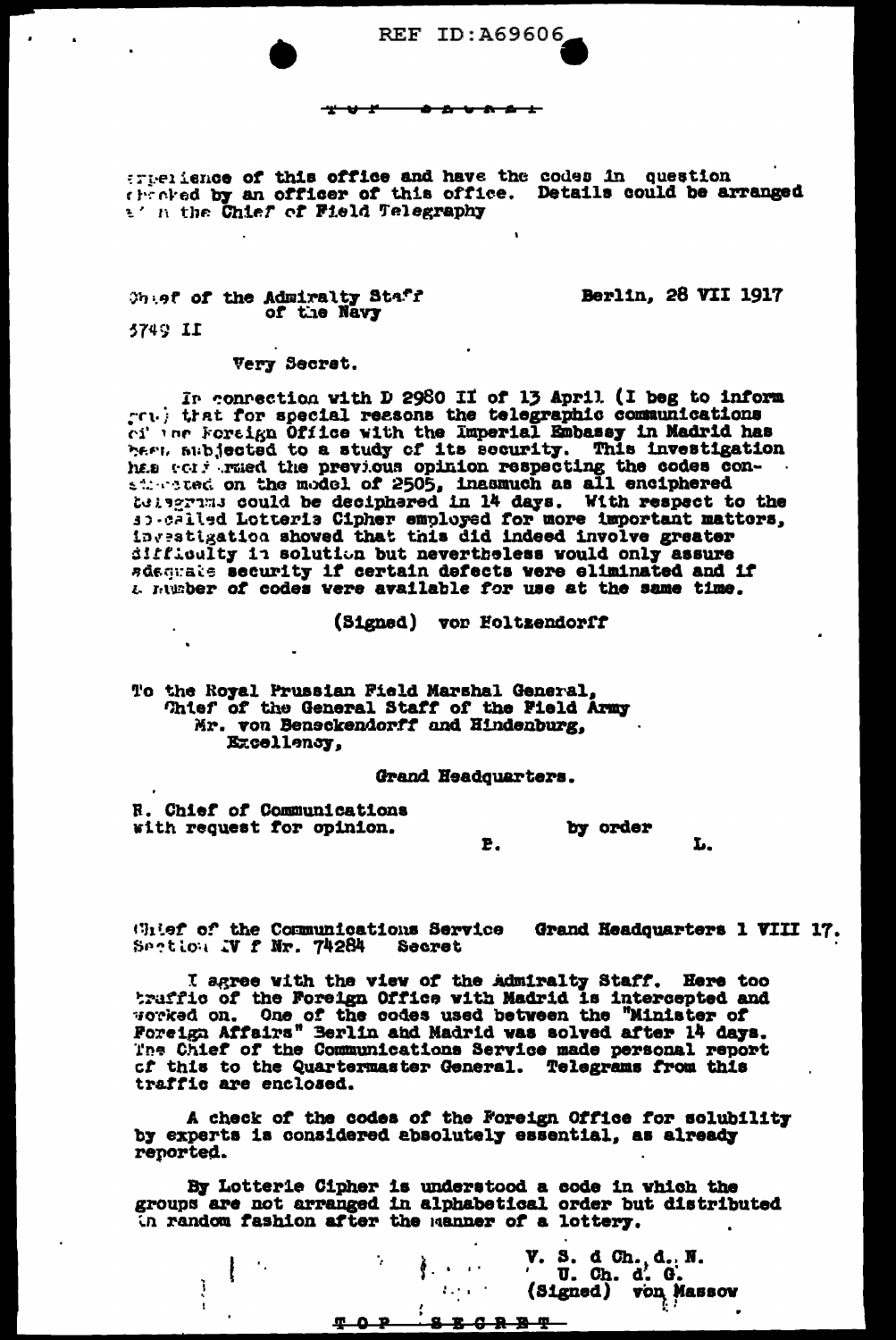REF ID: A69606

<del>a k d k k î -</del>

Berlin, 11 August 1917.

Poraign Office  $\frac{1}{4}$ , 3. 768 : t enclosures

# Very Secret.

I am returning to Your Excellency the telegrams enclosed<br>with your letter of 6th inst. M. J. Nr. 21625 with the obedient Terarr that they did not originate with the Foreign Office but From the Admiralty Staff, or were destined for the latter, and<br>the they are enciphered with the Naval communications book and<br>the Naval keys. Only the beginning of Tel. Nr. 26 of 2 March<br>(Sheat of is given in a cipher of t and inhered.

I leave it your judgment whether to inform the Chief of the Addiralty Staff of the foregoing

So far as the decipherment by the Admiralty Staff of the<br>telegrams of the Foreign Office enciphered after the model of<br>the antiquated code 2505 is concerned, it may be remarked<br>that this was only possible due to the exact Reporter Office cipher material available at the Admiralty Staff and on the basis of actual decipherments of telegrams supplied whisgrams in the Lotterie Cipher has not yet been undertaken by the Admiralty Staff here.

The Foreign Office adheres, first and last, to the point of view that its new Lotterie Cipners, especially when reen-<br>ciphered, can only be regarded as not absolutely secure if betrayal or careless use of the ciphers or of the enciphered cerrespondence occurs.

(Signed) Signature. To the First Quartermaster General, General of Infantry, Mr. Ludendorff, Excellency, Grand Headquarters.

Chief of the General Staff of the Held Army I C Fr. 4291 Secret P. Crief of Communications

Reference your IV f Nr. 74284 secret with request for opinion.

by order and acting

(Signed) von Bockelberg.

14 VIII 17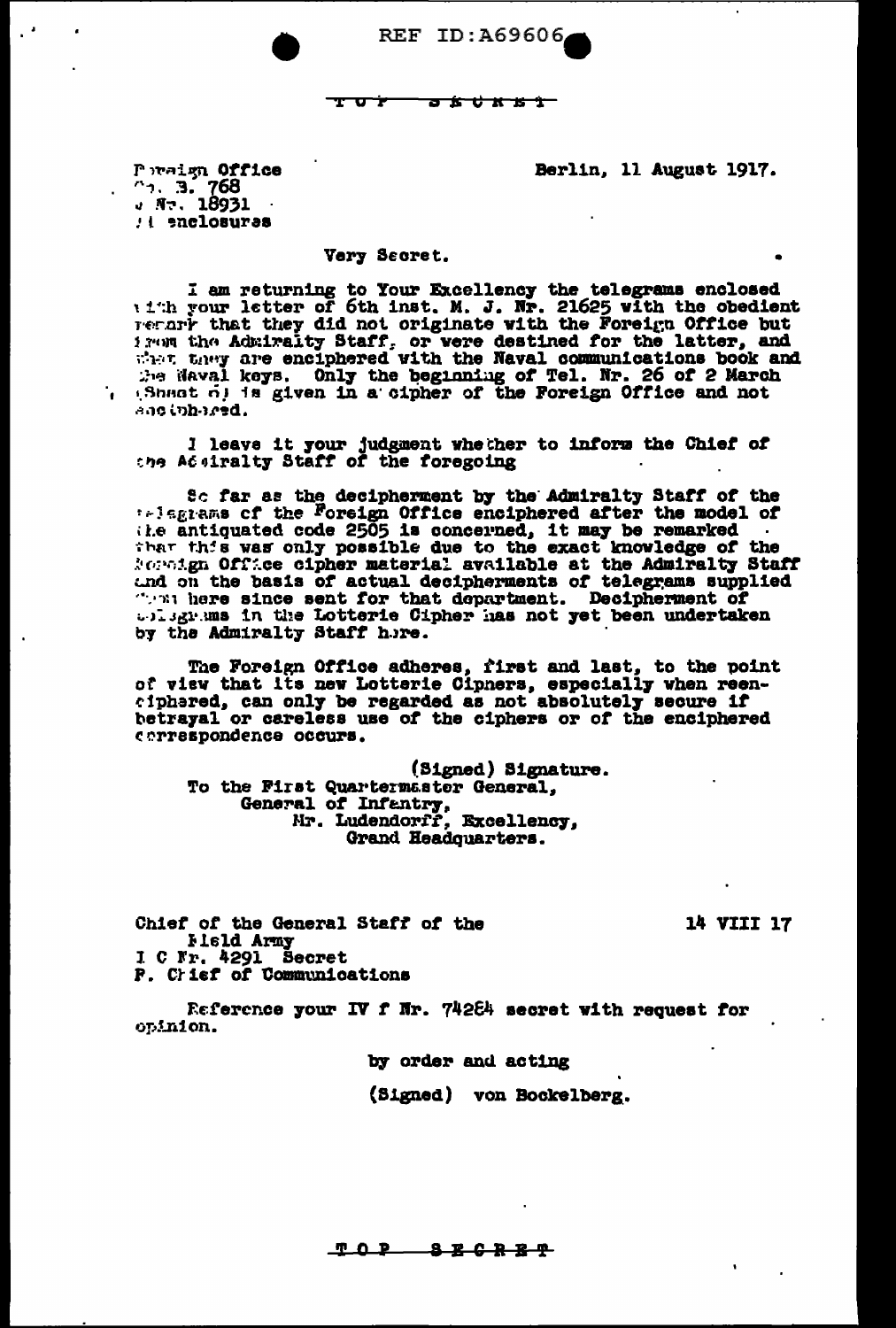**REF ID:A69606** 

ø. -6 تستقلعه

Chief of Communications Service Feation IV f Nr. 74284

 $22.31 - 12$ 

It was assumed here that the traffic with the inscription<br>Einister of Foreign Affairs Madrid" and "Minlater of Foreign Affairs Berlin" was conducted by the Foreign Office or at least enciphered thare. From the above communication from  $^{\circ}$  is there.

II cpriosures.

V. S. d. Ch. D. N. d. Ch. d. G. (Signed) von Massow

Pereign Office Berlin, 17 August 1917  $\frac{7}{1}$  s.  $\frac{5}{4}$ <br> $\frac{1}{2}$  sr. 19241 In raply to letter of 11 May of this year.<br>I G Sr. 3119 Secret 1 enclosure Very Secret Representative of the Foreign Office in Grand Headquarters

Nr. 654 through: 19 VIII 17 signed Baron von Leraner

Itur Excellency's assumption that the ciphers assigned to the Way were considered by this office to be sufficiently<br>seasing is correct. The Foreign Office still takes the point<br>of view that the other ciphers too - especially the Lotterie<br>Ciphers with radipherment according to new The long a use of the code is, of course, likely to shake<br>feith in the code and we have always taken care to change<br>codes and keys frequently. Unfortunately it has never been pessible to change the frequently used codes in Madrid as we should lave liked, due to the war, however frequent change in entipherment has been made.

To the statements of the Admiralty Staff regarding de-<br>minimum of telegrams of the Foreign Office to and from Mad .1d, I have stated my position in my answer of 17th inst., and have the honor to send Your Excellency a copy herewith.

(Signed) von Kuehlmann  $C<sub>2</sub>$ y of Ch. B.  $750$ 

To the First Quarternaster General, General of Infantry, Mr. Ludendorff, Excellency.

> $P$ 8 B C R B T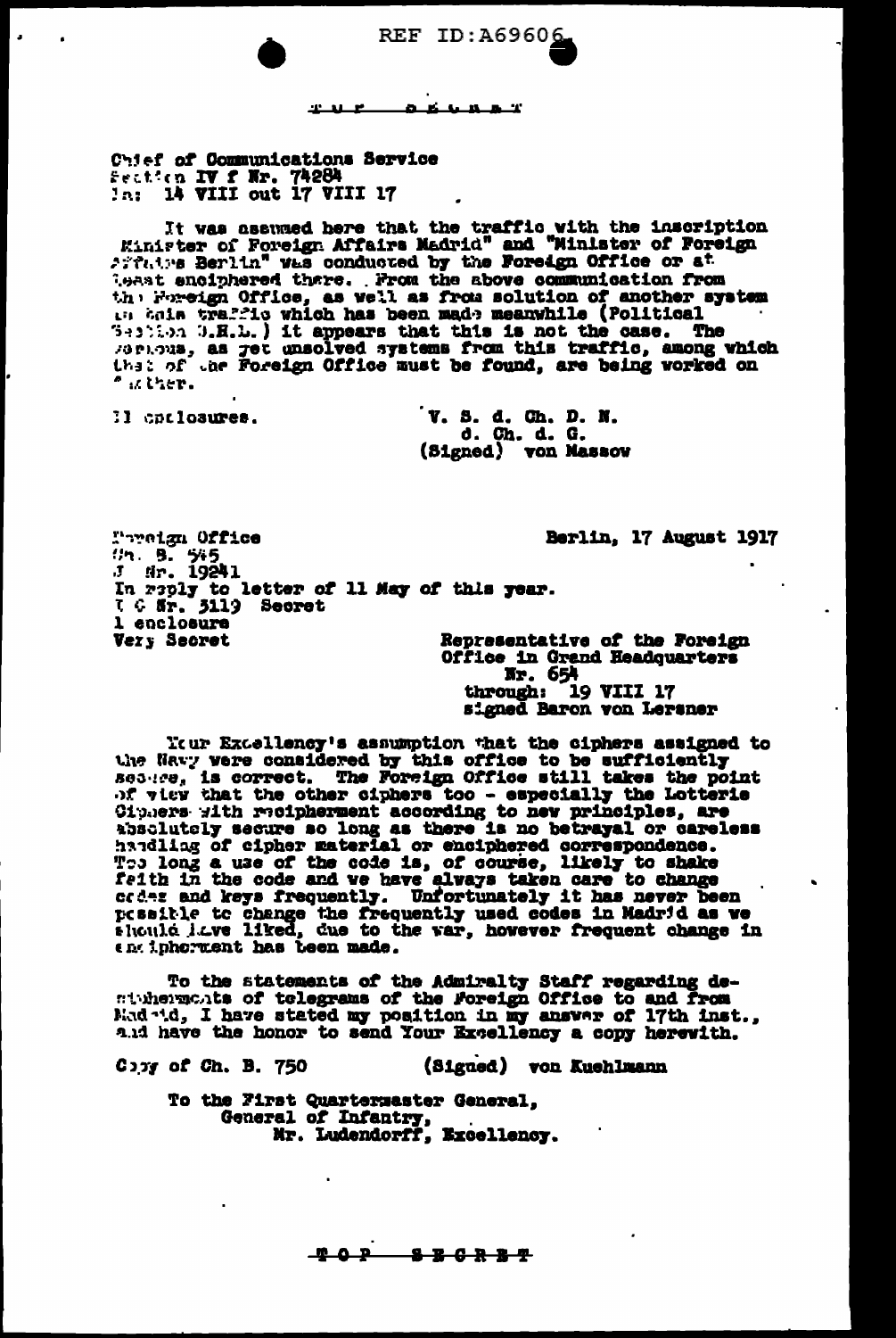حصه <del>- ۳ ژب ژب ژب</del>

REF ID: A69606

 $r - r$ . ler: Secret

Berlin, 17 VIII 1917

In reply to letter of 27th u't.<br>D. 3749 II

 $\mathbf{B}$ 

With the intimate service relations which have alvays fourthed between the Admiralty Staff and the Foreign Office and the ter has never heattated to place at the disposal of due Admiralty Staff its cipher material, just as the Admiralty ic iss Foreign Office. In this way the Admiralty Staff gained<br>insight into our cipher systems. Since the land line commun-<br>italion with Spain has been blocked all telegrams of the  $\hat{\phi}$ . Toreign Office to and from Spain have passed through the war<br>centural office of the Admiralty Staff. Telegrams arriving<br>here from Eedrid, which are destined for the Admiralty Staff, have his herto been passed on to the latter in clear without Constitute and we have been sent from Madrid in the code. Thus, the opportunity for decipherment was  $\mathbf{L}$ 

In the telegram decipherments submitted the Lotterie Cipper was not smployed in a single case. The Foreign Office therefore sticks to the point of view that its new Lotterie coder are perfectly secure provided no possibility of untuthorized decipherment is given by betrayal or lack of cartion in their use.

In judging the Madrid Ciphers consideration must be given to the unavoidable circumstrace that they could not be where during the var, otherwise the series to which 2505 be tongs would have been replaced long since by the Lotterie Cipher. As stop-gap serve the variations of the ciphers used by Madr'd, these changes are frequent and, in part, very sarvicenble. For instance the system of the Naval codes with slideble, frequently changing keys is used there.

For the rest, we are working unceasingly to attain the timest possible security of our enciphered correspondence cy frequent change of codes and recipherments.

(Signed) Kuehlmann

The Chief of the Admiralty Staff of the Navy.

Grand Headquarters of His Majesty,<br>ions Service 23 IX 17.  $3<sub>1</sub>$ . B. 960 25 IX 17 Litef of the Communications Service 3setion V Nr. 79141

To the Chief of the General Staff of the Field Army.

Enclosed are enciphered radiograms of a circuit Koeniguusterhausen - Madrid which have been solved by my evaluation center in Grand Headquarters. It appears to be a question of a secret traffic of the Foreign Office in Berlin with its representatives in Spain.

<u> 402 - 836 R S</u> T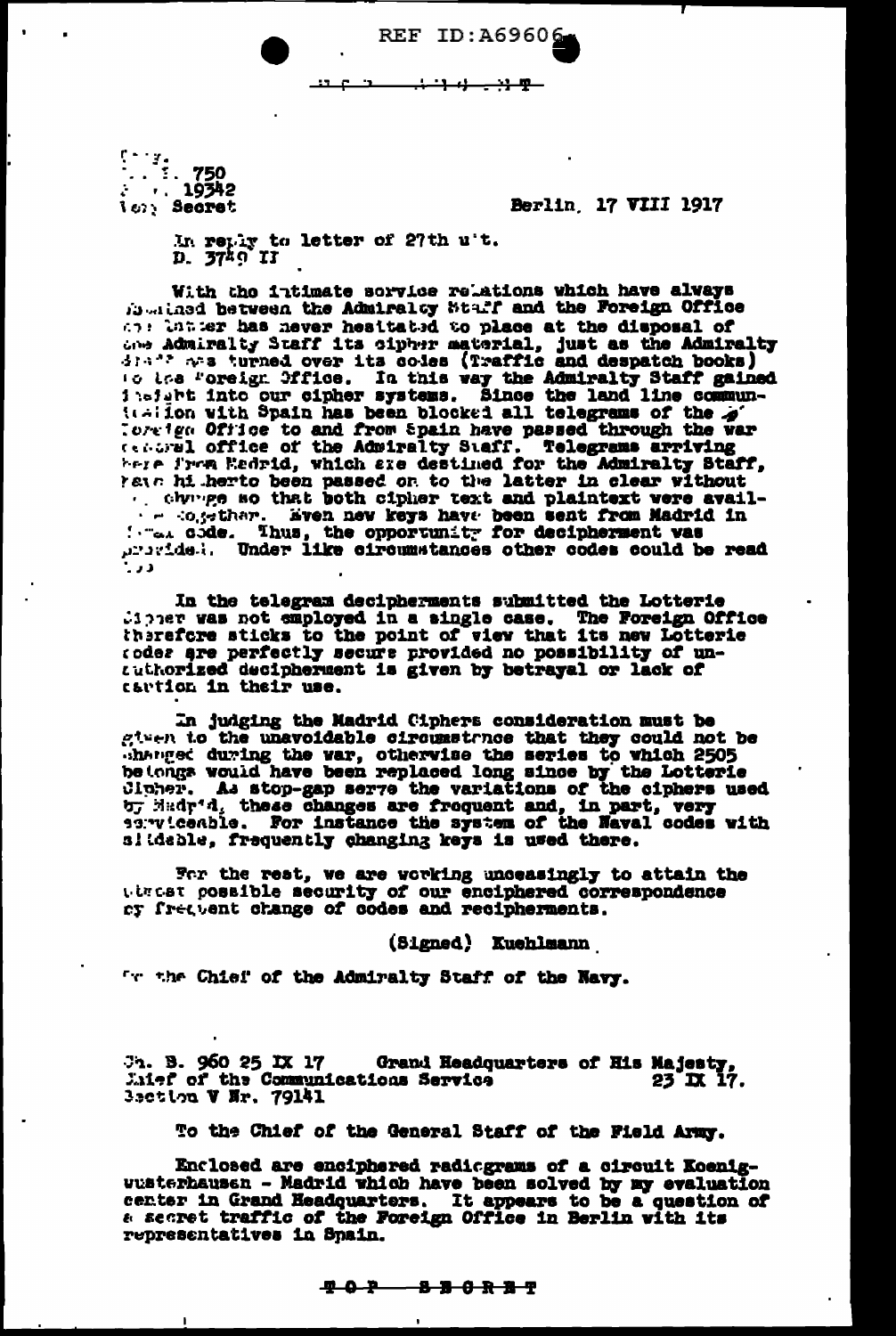**REF ID: A69606** <del>: ኮሶኮጸዋ</del> ᠊᠊ᡗ

J- is requested that one ascertain whether the solved In tertias agree with the originals.

(Signen) Hesse **SERVER STATES** 

U R. Secretary of blate of the Foreign Office with a statement. Tor prompt statement.

(Signed) Ludendorff.

**C. Chief of Communications Service** 

Foreign Cffice informs that the Cipher Service of the Boreign Office is being reorganized.

 $(3)$  ( $3)$  von Bartenverffer  $8 \times$ .

 $\mathbf{t}$ 

**Pitte Sastinn** Grand Headquarters of His Majesty 22 IX 19.7  $3\frac{1}{6}$  (A.)

Result of Investigation of Cryptographic Systems used in Radio Traffic between Berlin and Madrid

The verious types of radiograms observed here in traffic r - ego, signed on the one hand by Zimmermann, Kuehlmann, the man, Hussche and on the other hand by Ratibor, Bassevitz, the Foreign Office with the Imperial Ambassador Prince daniour in Hadrid, can be divided essentially into two main  $t$ " $103$ ;

1. Telegrams which have at the beginning the indicator<br>groups 27082, 18470, 21894, 1777, 12444 with 4 and 5<br>digit groups up to 30900 and rare groups above 30900.

Cipher telegrams with the indicator groups 0053, 2. 5003, 5300, 0000, 4343, 1357, chiefly with 4 digit groups.

The investigations were made on the basis of intercepted reciograms, i.e., with the same means which - at the very least - would be available to an unauthorized, hostile decipherer.

The results are as follows:

To 1. Work on telelgrams with indicator group 27082 showed that:

a. the telegrams are encoded but not enciphered.

b. the code used is systematic; the code groups are composed of 2 and 3 place heading numbers and 2 place column cumbers. Groups with the same heading number lie near together in the alphabet.

Since there is no doubt about the possibility of solving an unenciphered systematic code, and since furthermore from<br>a solved cirker telegram the relationship of the systems 27082,<br>21394, 1777, 12444 was evident, work was not carried further<br>with these systems. (Cf. Radiograms r

<del>7 0 P 8 B 0 R B T</del>